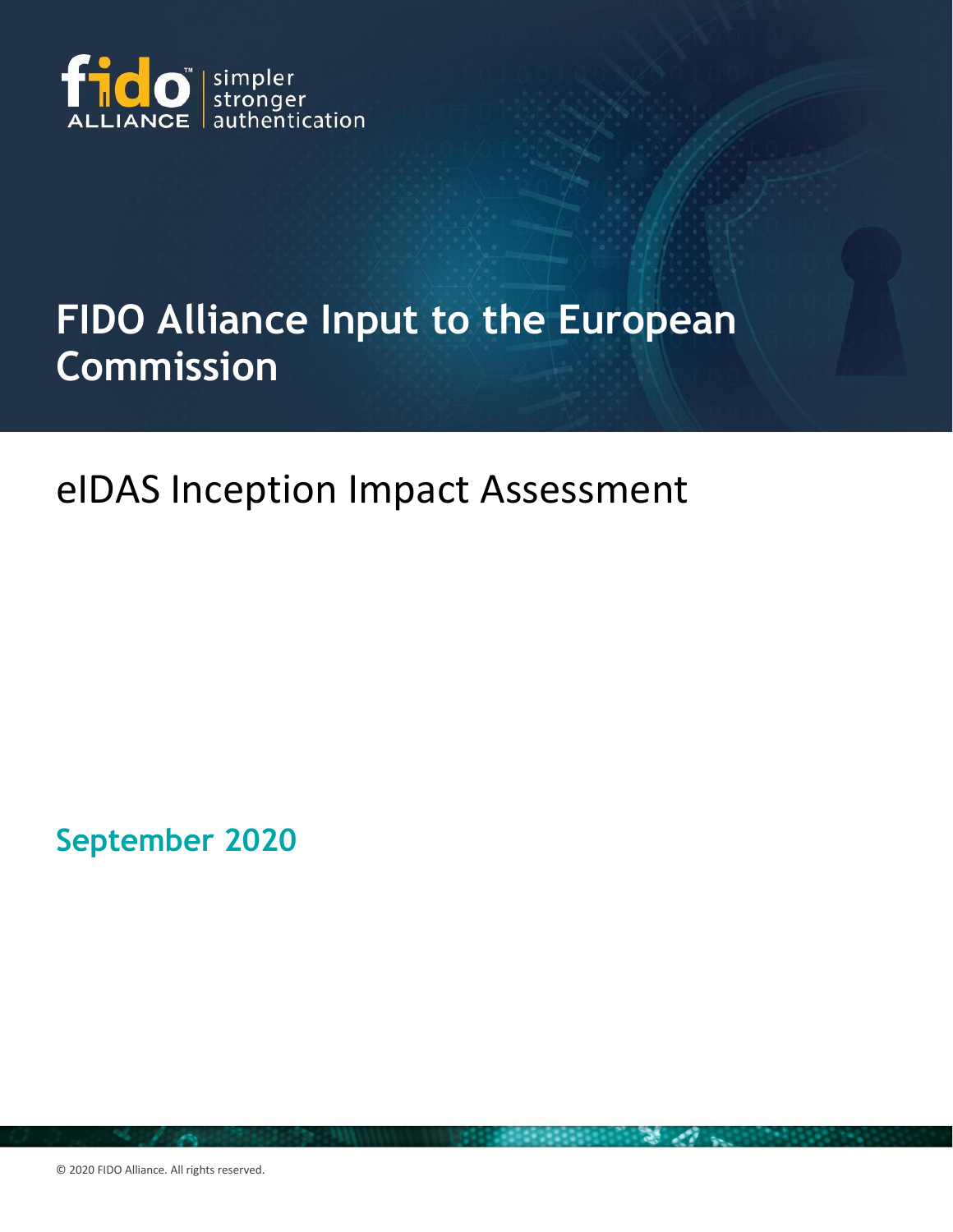

The Fast Identity Online (FIDO) Alliance welcomes the opportunity to comment on the European Commission's (EC) Inception Impact Assessment regarding the future of eIDAS.

The FIDO Alliance is a multi-stakeholder, public-private, industry standards development organization comprised of more than 250 companies and government agencies from around the world dedicated to the creation of standards and certification programs for Multi-Factor Authentication (MFA) and passwordless authentication, as well as remote identity verification.

Our 40 board members, whose logos are included below, demonstrate the strength of the FIDO Alliance's leadership, as well as the diversity of its membership.



The launch of the FIDO Alliance in 2012 – and the subsequent creation and mass adoption of FIDO Authentication standards over the eight years that have followed – has helped to transform the MFA market, addressing concerns about the increasing phishability of legacy, first-generation MFA tools like One Time Passwords (OTPs) while also enabling significant improvements in the usability of MFA.

Today FIDO standards are being used across banking, health care, government, enterprises, and e-commerce to deliver authentication that is both more secure and also easier to use.

In the last year, FIDO has expanded its focus beyond authentication, launching a new effort to bring clarity to the market of solutions for remote identity verification. This new initiative is in the midst of developing performance standards and an independent, labtested certification process for remote identity verification solutions that scan and verify the authenticity of government-issued identity documents, as well as match the faces on those documents to "selfie" pictures.

Our comments here focus both on proposed changes to eIDAS that impact authentication, as well as broader identity verification issues.

Up front, we note that the eIDAS initiative has established an excellent model for enabling cross-border recognition of different eID solutions. While the Inception Impact Assessment outlines ways that eIDAS could support additional functionality, the model in place today is one that is impressive.

While we, as an Alliance, do not have strong views on every element of the three options outlined in the Inception Impact Assessment, we do want to offer comments in four areas for the EC's consideration:

1. With regard to authentication – the EC should ensure that any LOA High solutions require high assurance authentication.

MFA adoption has been steadily increasing over the last 10 years – and with it, so have attacks seeking to defeat or circumvent MFA. Attackers have moved on to compromises of authentication tools that are also based on shared secrets, including both OTP and Push-based solutions. Here, we've seen a sharp increase in the number of phishing attacks looking to trick users into either handing over their OTP codes or pushing "approve" on a Push-based solution that has been activated as part of a phishing attack.

**BERGEDEDEDED AND ARTICLE**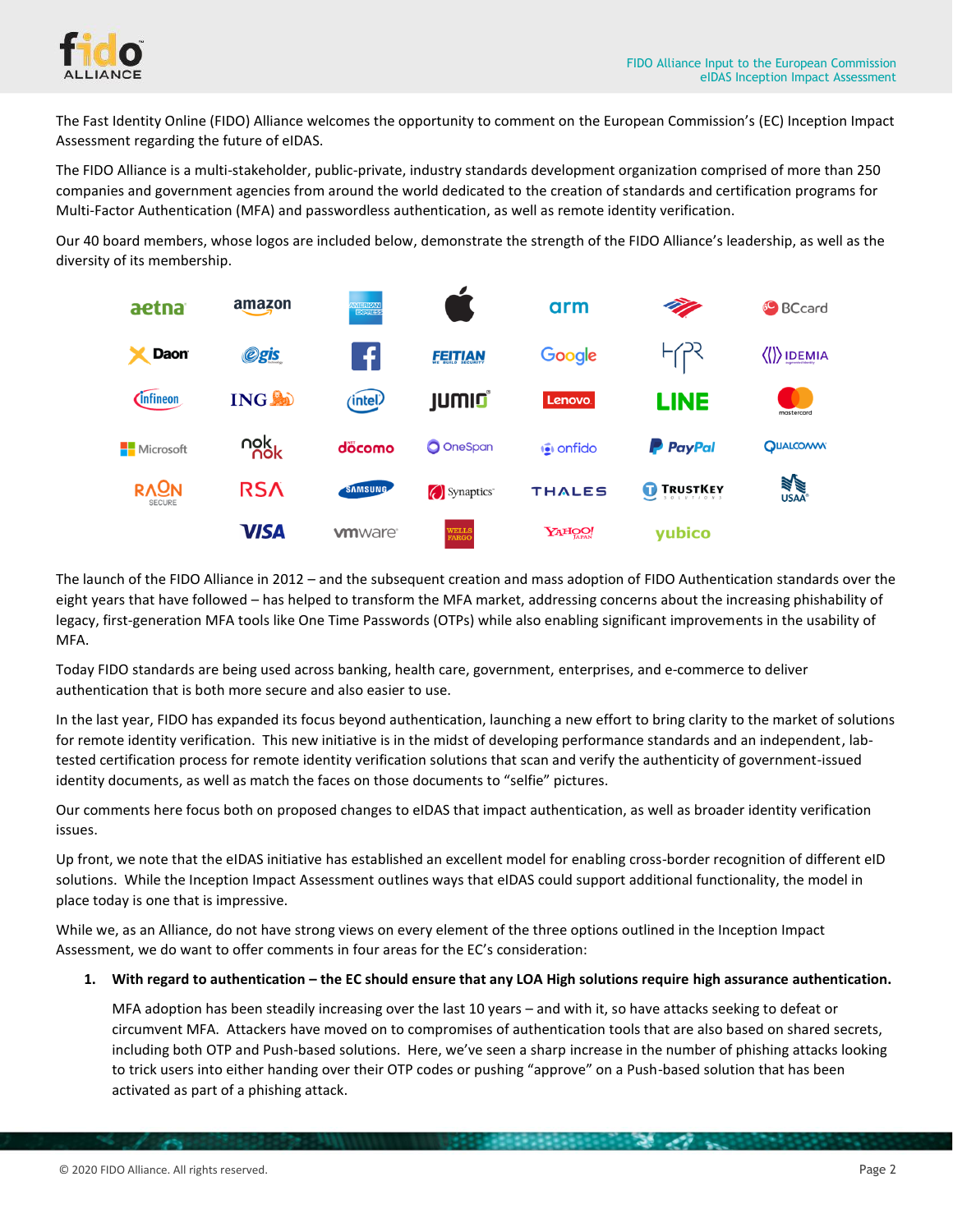

Google (a FIDO Alliance member) was one of the first to flag the problem, noting in 2015 that, a *"phisher can pretty successfully phish for an OTP just about as easily as they can a password"* and noted their shift to FIDO hardware-based solutions as the way to stop these targeted phishing attacks.<sup>1</sup> Note that Google had previously tried to drive two-factor login by offering OTP through both SMS and a free OTP app based on the OATH protocol; these comments reflected their experience with this technology.

2016 also saw what was perhaps the most visible and impactful phish of an OTP code, when the U.S. election was disrupted when Clinton campaign chair John Podesta's OTP-protected account was phished by the Russian government.

Since that time, the ability of adversaries to successfully phish OTP has only increased. Free, open source tools like Evilginx are easily available to anyone looking to phish a shared-secret-based authentication factor.<sup>2</sup> Per the release notes for Evilginx 2: *"Evilginx, being the man-in-the-middle, captures not only usernames and passwords, but also captures authentication tokens sent as cookies. Captured authentication tokens allow the attacker to bypass any form of 2FA enabled on user's account (except for FIDO U2F)."<sup>3</sup>* 

OTP is routinely phishable, as attackers have figured out ways to phish OTP codes from users. Attackers have also found ways to phish authentication based on push notifications. If attackers can trick users into typing in a password, they can also trick them into sharing a six digit code or clicking "approve" on a push-based authentication app.

As a result, leaders in the security community have begun to move away from OTP and other authentication tools based on "shared secrets." Industry is shifting toward "high assurance" MFA where at least one factor is based on public key cryptography, and thus cannot be phished. Authentication using the FIDO standards is one such example.

As part of any eIDAS revision, the ED should ensure that any LOA High solutions require "high assurance" authentication in order to guard against these increasingly common attacks. The Commission Implementing Regulation EU 2015/1501 on the interoperability framework should require credential phishing resistance at LoA High; solutions unable to provide that protection should be relegated to LoA Substantial or Low.

Doing so would ensure eIDAS implementers clearly differentiate between tools that are phishing resistant and those that are not. Given how attackers have caught up with the latter, it no longer makes sense to allow LOA High solutions to use these authenticators.

### 2. **Extension of eIDAS to the private sector under Option 2 would be well-received by many companies.**

We note at a high level that the potential extension of eIDAS to the private sector under Option 2 would be of great interest to many firms, given the challenges with remote identity verification. In many countries, private sector remote identity verification tools are trying to "guess" what only the government actually knows.

Given this, the ability of eIDAS to support identity proofing not only for government transactions but also those in the private sector would help private entities have a higher level of confidence with regard to who they are dealing with online, and enable additional high-value transactions to be moved into the digital realm. We agree with the statement in the Inception Impact Assessment that *"an extension of eIDAS to the private sector is likely to generate considerable economic gains through an increased offer and uptake of identification and authentication for activities intermediated online*."

### **3. All Europeans could benefit by creating new options for creating digital versions of physical identity documents.**

As the Inception Impact Analysis noted, *"the COVID-19 crisis has highlighted the urgency to provide all European citizens and businesses quickly with a universally accepted, trusted digital identity and with trust services such as eSignatures to allow for seamless business continuity in the Single Market, access to crucial and sensitive public online services such as in e-Health, eGovernment and e-Justice and mitigate against identity fraud."*

**SALES** 

<sup>1</sup> See <https://www.youtube.com/watch?v=UBjEfpfZ8w0>

<sup>2</sup> See <https://github.com/kgretzky/evilginx2>

<sup>&</sup>lt;sup>3</sup> See [https://breakdev.org/evilginx-2-next-generation-of-phishing-2fa-tokens/.](https://breakdev.org/evilginx-2-next-generation-of-phishing-2fa-tokens/) Note that while Evilginx is formally published as a tool for researchers, it and many other similar tools can be used for nefarious purposes.